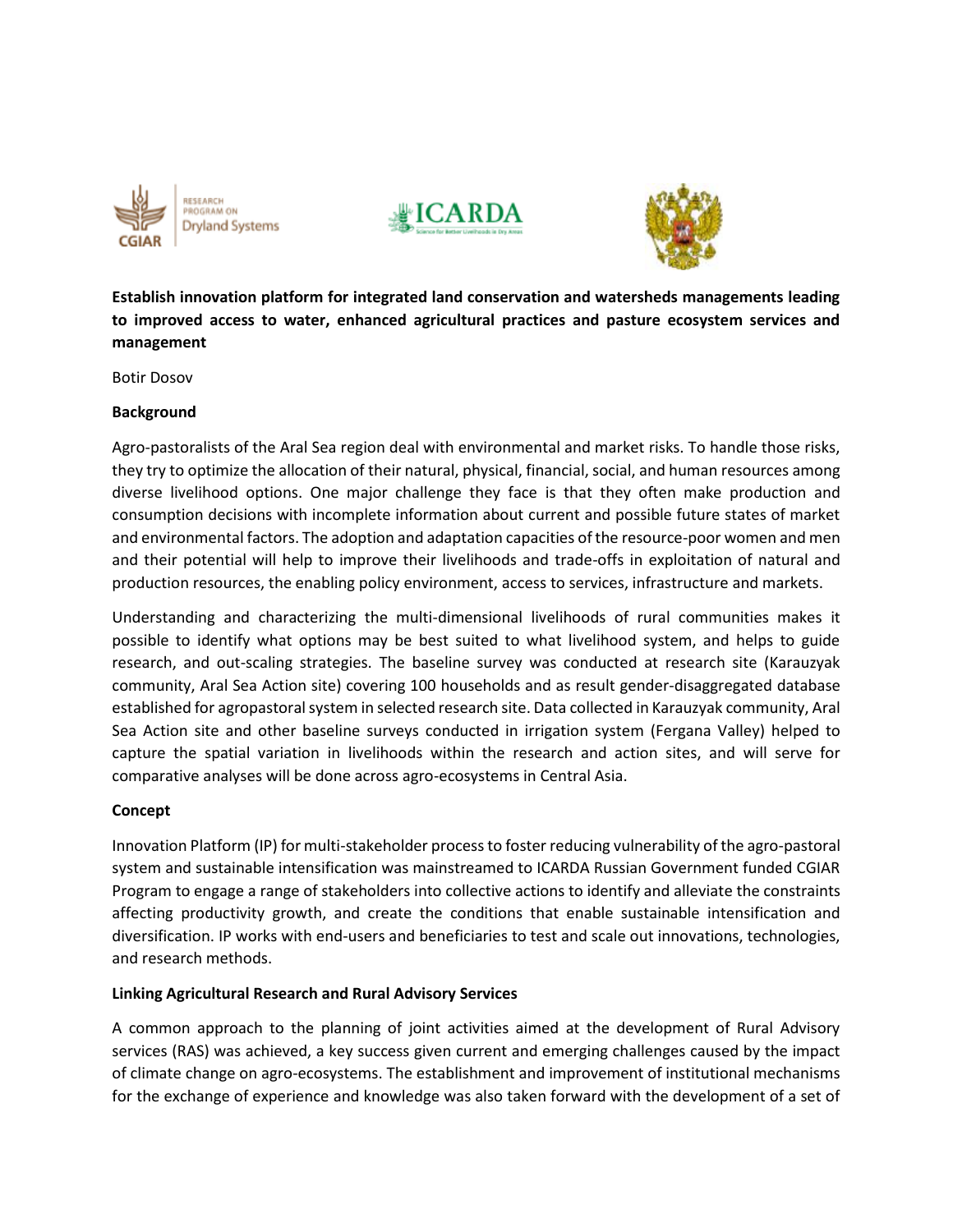recommendations to enhance extension systems and link science with male and female farmers. Innovation Platform approach was considered as a key innovative model for strengthening RAS systems in Central Asia and the Caucasus (CAC).

# **Outcomes**

Within the Innovation Platform activity, in 2015 a baseline survey was conducted in Kyrgystan, the Fergana Valley, covering 120 households. Baseline data was collected on the following issues: demographic characteristics of households; financial, physical, natural and social capital; agricultural production; access, quality, quantity, and management of water resources; livestock production and management; agricultural policy; food security and nutrition; borrowing and access to credit; system vulnerability and local coping mechanisms used by households [\(http://cac-program.org/crpds/survey/baseline\\_data\)](http://cac-program.org/crpds/survey/baseline_data).

The data-set on socio-economic, gender, youth, capacity building, extension, market and finance aspects covering 100 households in Karauzyak rural community, Aral Sea is available since January, 2016 at [http://cac-program.org/download/file/220.](http://cac-program.org/download/file/220) The dataset is periodically updated.

To understand and characterize the multi-dimensional livelihoods of rural communities in order to identify what options may be best suited to what livelihood system, and helps to guide research, and out-scaling strategies the baseline survey was conducted in Sugd region of the Fergana Valley covering 100 households. As a result of baseline survey two sets data (one for the research site in Tajikistan and another for research in Kyrgyzstan) have been elaborated and available since January, 2016 at [http://cac](http://cac-program.org/files/Kyrgyzstan_dataset.xlsx)[program.org/files/Kyrgyzstan\\_dataset.xlsx.](http://cac-program.org/files/Kyrgyzstan_dataset.xlsx)

In total by December 2015, three datasets were elaborated in Central Asia.

# **Mainstreaming gender in Agricultural Research and Innovations**

A gender workshop held in Bishek, Kyrgyzstan, on 8 December 2014 - "Gender mainstreaming to higher and sustainable income and well-being in the Fergana Valley " - helped to deepen and integrate understanding of gender, specifically how to use gender as a tool for improving the well-being and increasing the income of rural families in the Fergana Valley. A training course was conducted in Central Asia. All training participants were from Kyrgyzstan. There were 17 training participants, nine of them women, and eight men. All participants had higher or technical education background, and all of them were involved in agriculture, since they work as consultants, or in farmer organizations. For 98 per cent of the training participants this training was their first experience of gender education.

# **Online discussions**

The online discussions on the role of Agricultural Innovation Systems (AIS) in Central Asia and Caucasus countries towards more sustainable food security and nutrition (FSN) [\(http://www.fao.org/fsnforum/eca/en/AIS-CAC-China\)](http://www.fao.org/fsnforum/eca/en/AIS-CAC-China) were conducted from the 6th of May until the 9th of June 2015.The purpose of this cross-regional online discussion was to offer stakeholders an opportunity to share their experience, knowledge and good practices on strengthening Agricultural Innovation Systems (AIS) in CAC countries. The objectives of these discussions were: a) identifying challenges, opportunities and collective actions towards strengthening Agricultural Innovation Systems (AIS) in countries of Central Asia and the Caucasus (CAC); b) identifying roles of various stakeholders; c) gathering insights and views on consistent actions needed to enhance the capacities of existing regional